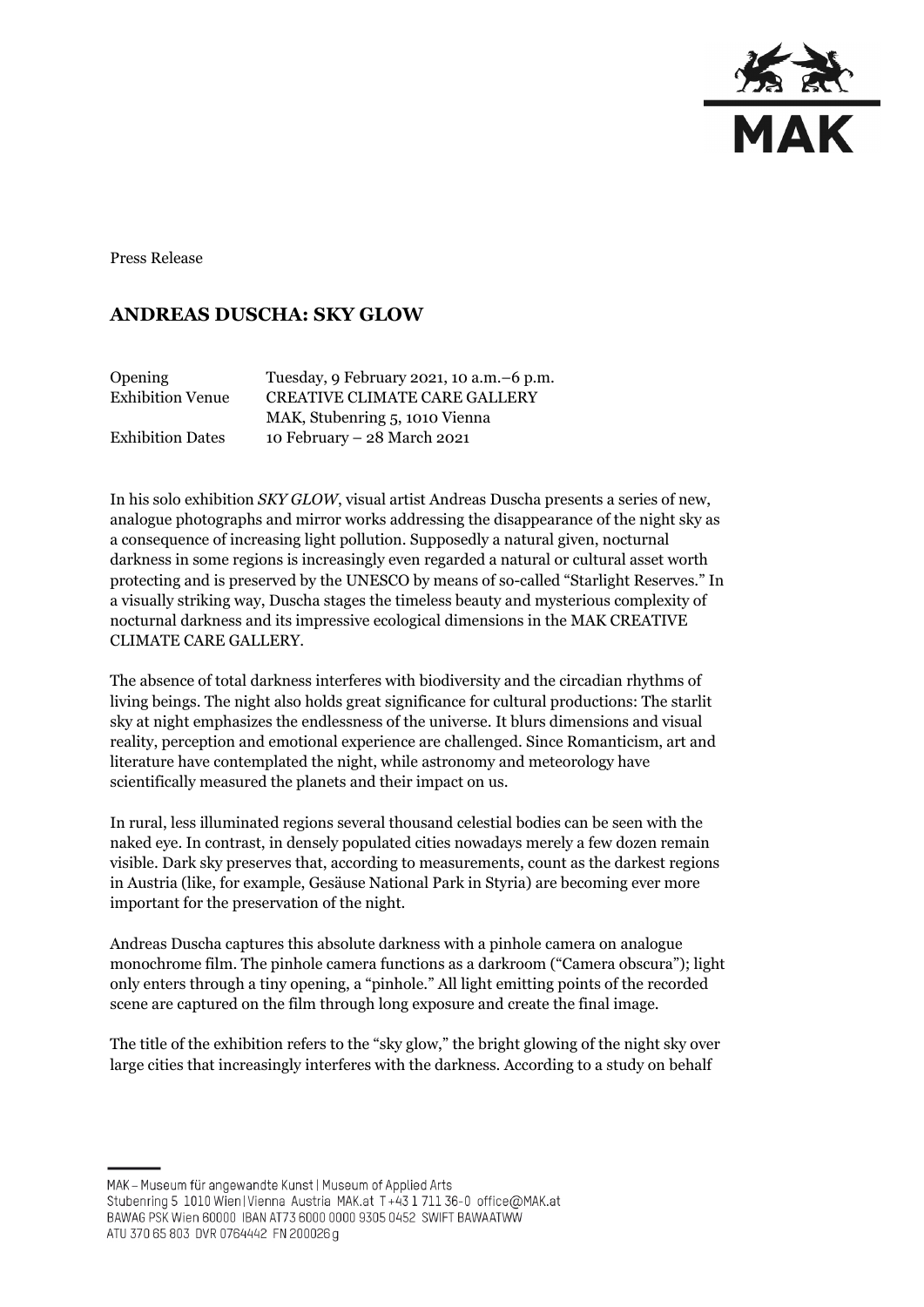

of the Viennese Department for Environmental Protection (MA 22), the Viennese "light dome" disturbs the natural night in an area of more than 15 000 square kilometers. But there is also good news: Measurements over several years are indicating a trend towards a reduction of the light pollution, among other things, as a consequence of the conversion to LED technology.

A mural at the front wall of the CREATIVE CLIMATE CARE GALLERY shows fictitious views of the Viennese starlit sky calculated without the light dome and provides the background for a series of framed cyanotypes that capture Vienna's "sky glow" and were exposed all night long. The characteristic blue color of the works turns them into a symbolic expression of the transition from day to night—the so called "blue hour."

"Industrial melanism" refers to a special phenomenon of successive biological adaptation to the changing conditions of light and dark as a consequence of increasing industrialization and urbanization. Duscha dedicates two photograms to the peppered moth: At the end of the 19th century, this special moth changed its color from speckled white to uniform black to be able to better blend in with the polluted ecosystem and camouflage. The macro images Duscha created with the help of the Natural History Museum show the impressive texture of the light-sensitive, nocturnal insect.

We especially also connect darkness and night to sleep, which is essential for most species to maintain vital body functions. Too much light disrupts the formation of important sleep hormones. The artist etches the chemical compounds of the hormones responsible for sleep at night, i.e. serotonin, melatonin, adenosine, and tryptophan, into handmade mirrors with different levels of transparency.

The tools the artist uses are also part of the exhibition *ANDREAS DUSCHA: SKY GLOW*: One showcase presents contemporary pinhole cameras ("Hi-Tech"), a mobile developing tank, an analogue reflex camera with a macro lens, as well as an analogue light meter ("Kaufmann's Posograph") the size of a smartphone, which facilitates the calculation of the correct exposure time through combinatorial settings.

Andreas Duscha (\* 1976 in Heidenheim an der Brenz, Germany, lives and works in Vienna) studied at the Academy of Fine Arts Vienna. From 2002 to 2010, he was a member of the artist collective Mahony. Duscha has received several awards including the Birgit Jürgenssen prize (2006), the Austrian state scholarship for artistic photography (2007), and the state scholarship for fine arts (2009). He participated in several international artist-in-residence programs including the renowned studio scholarship for photographers by the BMKÖS at the ISCP in New York.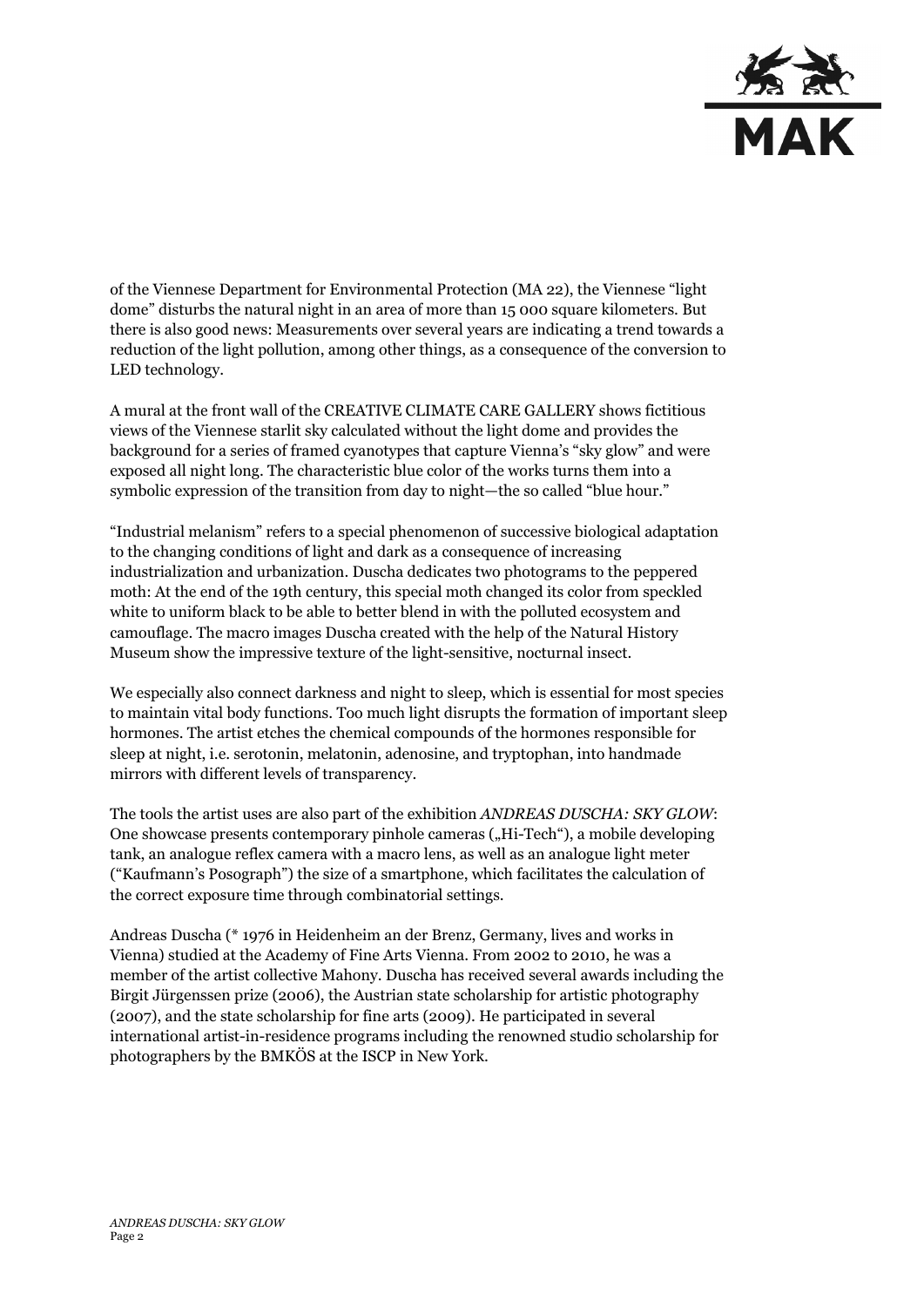

## **CREATIVE CLIMATE CARE GALLERY**

In the context of the newly named CREATIVE CLIMATE CARE GALLERY, exhibitions take place at the MAK that address climate, environment, and sustainability and thereby highlight the essential contribution of design, architecture, and art to a positive change of our society. The MAK encourages artists and creatives to contribute to overcoming the climate and overall ecological crisis and to participate in shaping eco-social living conditions in the Digital Age.

## **Cooperation with FOTO WIEN**

The exhibition *SKY GLOW* was produced as the MAK's contribution to FOTO WIEN 2021: "Rethinking Nature / Rethinking Landscape" which, however, was postponed to 2022. The MAK exhibition will take place as planned, there will be a new contribution for 2022.

Press photos are available for download at MAK.at/en/press.